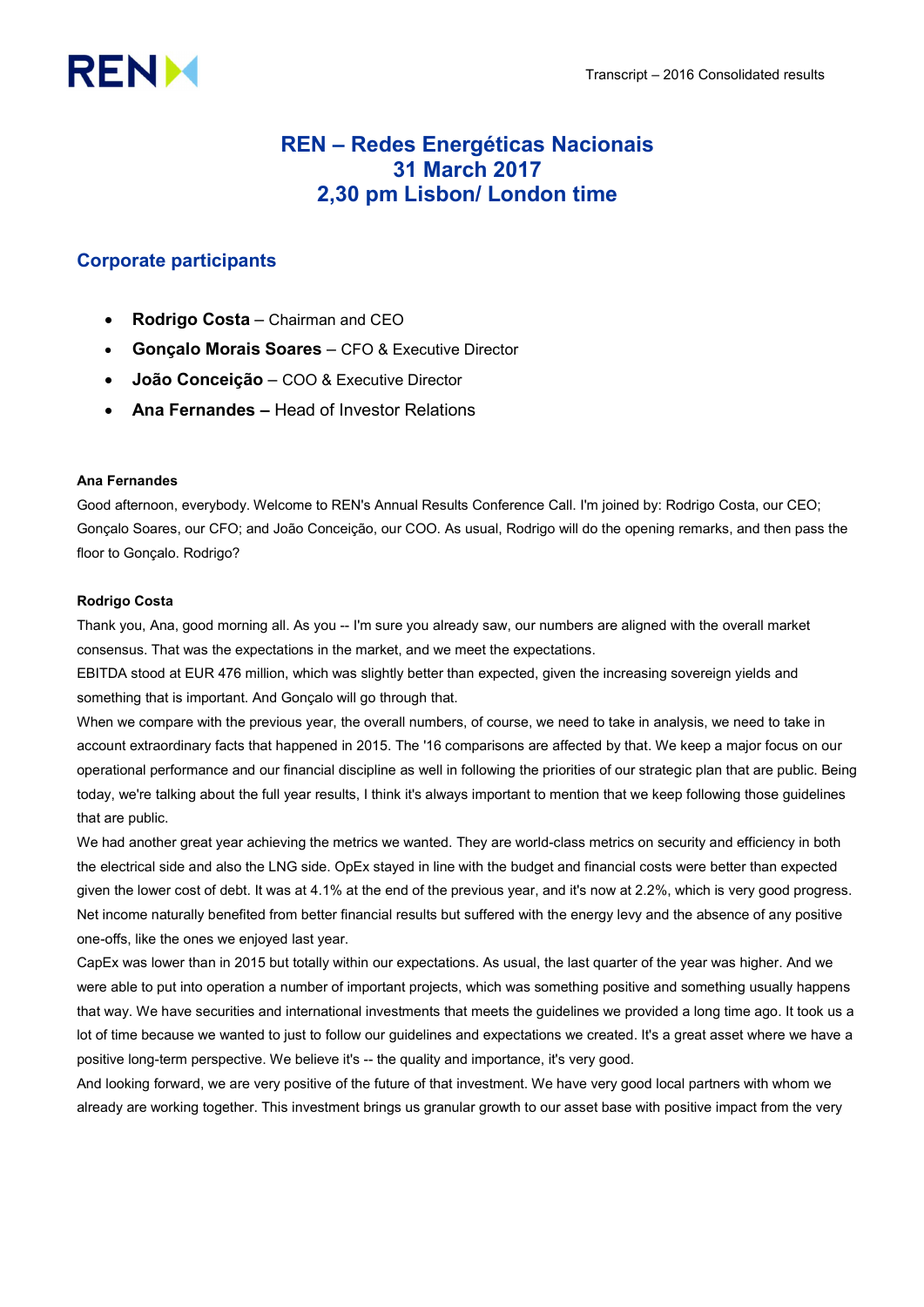

beginning, which is also important for us. And now I would turn to Gonçalo that will go through the results presentation. And after, we will be available, the 3 of us, to answer any questions.

#### Gonçalo Morais Soares

Thank you, Rodrigo. Good afternoon. Thank you all for joining the call. So I'd say that this is another year where we have everything else as planned, a year with very good operational execution of investments and in terms of quality, a year where we performed well in terms of financing cost, a year where I think we achieved another goal in terms of moving forward in our business plan.

As you see in terms of financials in Slide #1, we basically met our consensus and the internal goals that we have. EBITDA is slightly below. But the reality is that, as was said before, this was adjusted for that one-off effect of the Enagas stake sale in 2015. It will actually go a little bit higher and would be slightly higher as well as net profit that was not only affected by that but also by that one-off tax provision that we have in 2015, close to EUR 10 million. So if you take those 2 out, the final outcome is that recurring net profit would go up by 7%, which is in line with what we expected and is a good result in our opinion. In terms of CapEx, I think that we achieved, thanks to a lot of efforts from our operating investment teams, a very good result. And as always, most of the CapEx is done at year-end. It's not different in this case. But we were able to maintain a CapEx that is within business plan guidelines. And so we are again, another year, fulfilling with what we said here also. I'll talk a little bit more about Electrogas a little bit after this. But just wanted to stress that after that acquisition, which in this year apart from the impact in net debt, which is close to EUR 170 million, slightly below, the impact in terms of net income is going to be very small and that 2 of our 3 rating agencies already issued opinions and reinstated the levels that we have, namely Fitch and Moody's, already in the context of this transaction, which -- or what was expected as we always committed to how we're doing transactions that would fulfill the investment-grade criteria.

Moving onwards, and I'd probably skip Slide #2. And if we can go to Slide #3, what you would see is perhaps the most important metric for our company or one of them, which is the evolution of the Portuguese 10-year bond. What we've seen is that there was a normalization in '15. But then since beginning of '16, there was a gradual increase in the yield. And that translates in the base rates of return that we saw. So in terms of electricity, see that in 2015, you have around 6%. And in 2016, that base rate of return went up slightly above 6.1%. In gas, it's not really comparable because, as you know, there was a change in terms of regulatory framework in the middle of last year, so you kind of have a mixed rate. But I would say that the trending rate, which as you know is in the framework, is almost similar to the one in electricity in terms of the impact of the rate is very close to what we have in electricity now.

Moving to Slide #4 and to CapEx. And as I told you, what you can see here is the result of a lot of work at the end of the year. We were slightly above EUR 170 million, so EUR 171.5 million. We have some slight delays because of licensing issues, but that were solved. And so we were able to meet our target. Actually, this is a little bit above what we have expected for the year. And what you can see is that actually taking the investment that we have in '15 relating to the Galp caverns, we are actually growing CapEx a little bit versus 2015. So this is what we've been doing, which is to calibrate the level of CapEx so that within the period of the business plan since in '15, which is the first year, we did much more than what the expected value. We are now calibrating a little bit downwards, as we've always said, so that on average we would fulfill what we have in the business plan and we are doing so. In terms of transfers to RAB, the story is similar. And so you basically have a decrease, which is basically in line with also

that same story from the assets from Galp in the previous year, okay?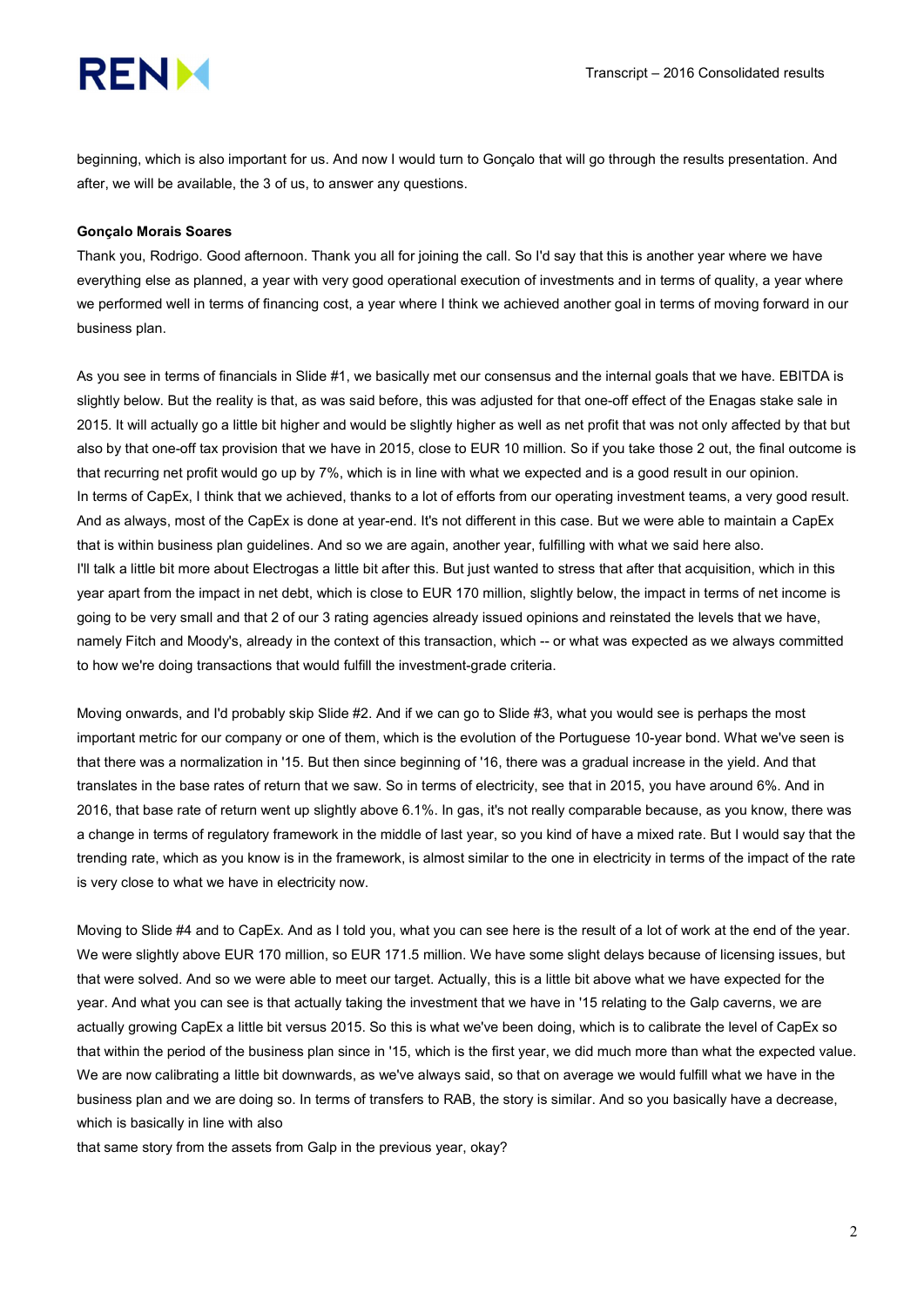

Looking to Slide #5 and to average RAB. This is a story that you know well. So basically, the trend is that you have electricity without premium coming down and electricity premium going up. Of course, in this year, since we have a lot of investment in gas because of the caverns again, in the previous year you see a negative impact in gas this year in the regulated asset base because the normalized level on a yearly basis for gas is lower. Again, this is within expectations and within the logic of the business plan. We have set it up that the regulated asset base would be basically flat within that period. Since we increased it in the first year, now it's normal in the following years, we'll have some corrective effect so that, on average, we would be within that expectation that we set out on the business plan.

Moving to Slide #6 and looking at the return of all of these investments. And what you can see here is what you saw before in terms of evolution of the rates of return basically. So what you see is an increase in electricity basically driven by the small increase on the rate of return, also small increase in asset base but basically the increase of rate of return. And in terms of gas, you see both effects mostly because of the rates of return and a little bit because of that decrease also in terms of the asset base. As I said before, this is completely within our expectations.

Moving to Slide #7, which is the operating cost. What you can see here is that operating costs are increasing 1%. In reality, this increase is driven by pass-through costs, not by the real core OpEx, which is the one that is managed by us and which is also under the revenue cap. The core OpEx number actually is coming down 2%. And for that accounts not only this decrease that you see here in personnel costs but a lot of other cost-efficiency measures. The operating areas continue to improve on O&M. Legal costs came down. Consulting costs came down. And actually, the drop in core OpEx was not that high as you see or could have been a bit higher because, as you know, last year, we issued 2x bond instead of 1. And these costs are also impacted of those costs. And so actually, on the pure kind of operating costs, you would actually see a larger decrease.

If you go to the next slide, which is Slide #8, you actually see that impact on the non-core costs that is the pass-through costs. You see that there is a first one. Actually, I'll ask João if you want to talk in a minute there. There's a first one, which is an ITC mechanism. And this relates to a dynamic of how the energy sector last year works, which is a little bit peculiar. So I'll ask João to talk a little bit what happened last year here in terms of electricity (inaudible).

#### João Conceição

Thanks, Gonçalo. Good afternoon to you all. So basically, this is something quite new in our system because for the first time, we were a net exporter on average on the year 2016, meaning that according to the mechanism that is in place between compensations, inter-TSOs within Europe, it means that we are, as we were exporters, we have to pay to the importer TSO, in this case, the Spanish TSO. And that's why you see a negative value, a cost that was -- a cost of the system, which is fully passed through. We are just in the (inaudible) phase, but we get this money fully – the amount fully through the tariffs and the regulated tariffs defined by us.

#### Gonçalo Morais Soares

Okay, thank you, João. The other cost that you see there on the slide that basically increases on those non-core costs, on those pass-through costs, actually the main one is the cost with the regulator. That for us is also pass-through cost. That goes up EUR 0.5 million. It doesn't really impact us or have anything to do with us.

So moving to Slide #9 that summarizes the impacts on EBITDA. Basically, what you see is this is improvements in terms of costs, some improvements in terms of remuneration if it was not for the change in the framework in the gas part. But basically, the story is that the EUR 20 million from the Enagas stake, all of those. And so you'd actually have a negative impact, where you would have, if not for that, a positive impact of over EUR 6 million on the EBITDA line.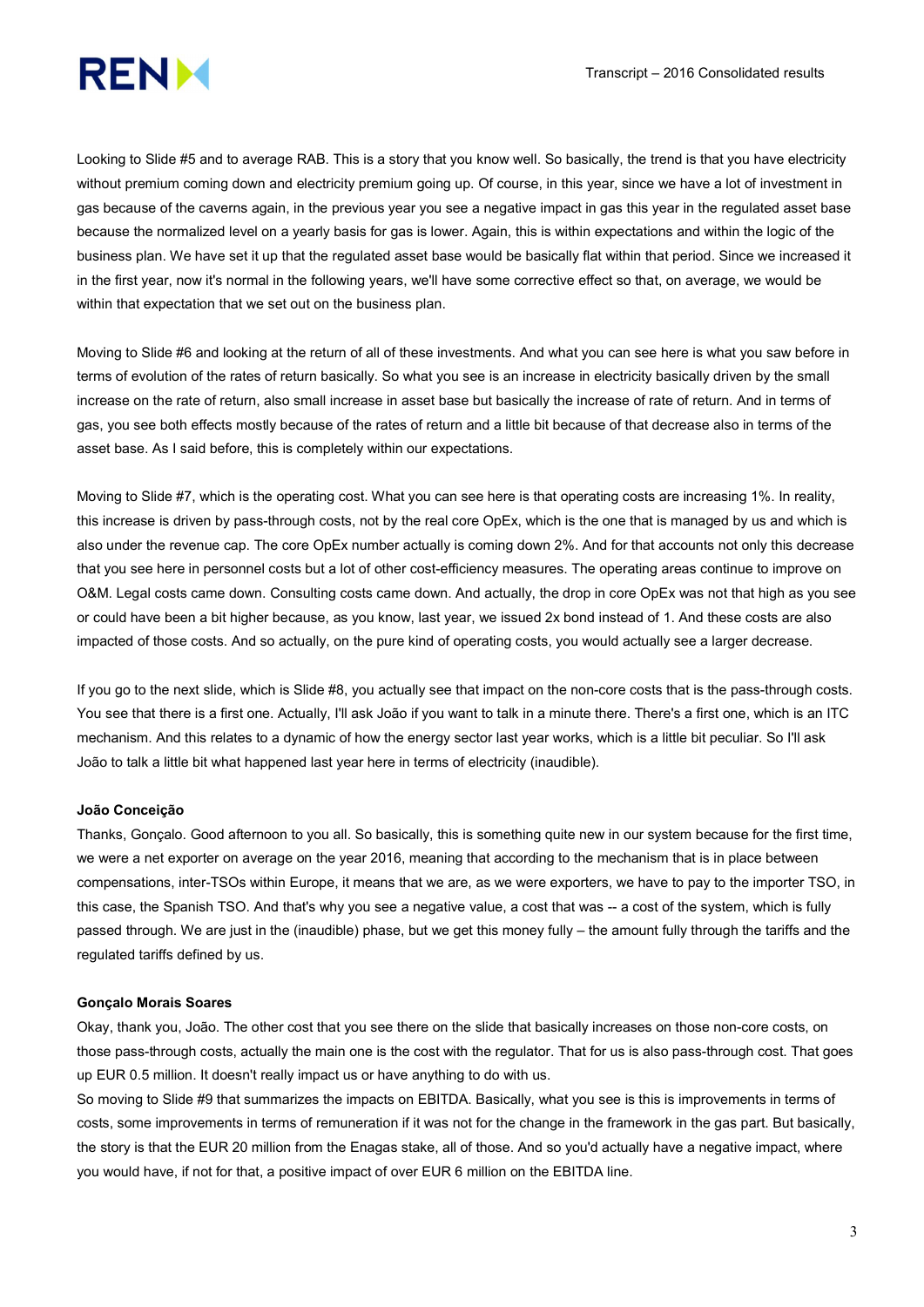

Moving to Slide #10 and to below EBITDA. So what you see here is that in terms of depreciation, basically in line, no story, I think very much in line with what happens on the asset part. In financial results, I'll go a little bit more through that in the following slide. But I think we have another good year. I think we took advantage of the good conditions in the market. We refinanced almost 1/3 of our funding. We extended maturities. We have now more than 3 years of refinancing up in the plans in terms of liquidity. So I think that all of this shows that the flexibility that we've built not only for the rating agencies but also for these cases, in terms of the liquidity, has been paying off and has been allowing us to basically go down the curve of the average cost of debt in a pretty efficient way, and I would say slightly ahead of most of the expectations of investors and analysts.

In terms of taxes, I'd say everything is more or less as usual. If you take out the special levy, there is not really a one-off effect, but there is a small impact here in this year. Ana can then take the analysts through that. That relates to one of our smaller companies that is because of those tariff deviations, sometimes you delay the payment of taxes and so we have slightly higher taxes this year and we have slightly lower taxes in the previous years but completely, I'd say, within what we expect and nothing very out

of the ordinary, okay?

So moving to Slide #11 in terms of net debt. What you see is basically a stability of net debt. Actually, if it wasn't for the special levy, net debt goes down a little bit. But it's what it is. And so we see basically a stability of net debt overall in this year, so no major change. As I said, average cost of funding decreased substantially. It decreased 90 basis points over the year. You should not take this clearly as a target for the following years in terms of yearly decrease of our average cost of debt. And the FFO/net debt is keenly within what rating agencies want us to be in terms of investment grade. This is a metric that we follow very closely on a quarterly and yearly basis so that we do not really jeopardize in any way the investment-grade ratings, which, as I said, have been mostly reaffirmed.

So in terms of Slide #12 and net income. This is the outcome. You see that it goes down. But again, it is mostly impacted by the negative effect of the Enagas stake and by that one-off impact on the taxes that were more or less EUR 10 million, okay?

So in terms of conclusions and before leaving room for some Q&A, so basically we did conclude end of last year and in, I'd say, a formal way beginning of already '17, but we concluded our first investment, this was an investment outside in Portugal in a pretty safe country. Chile actually has a better rating than Portugal has. In a discreet and, I'd say, careful way, that does not really impact neither our rating nor our dividend policy or our financials in a very disruptive way.

Other than that, I think that we've been continuing to do and implementing our business plan in terms of investment, the cost of RAB. And I think that also because of that, the board decided to propose in the AGM that the same dividend would be paid, which is exactly what we have. Basically, this is our dividend policy, which is to pay EUR 0.171 per share. And so that also fulfills what we announced in our Investor Day some years ago and in our business plan.

So that being said, I conclude my presentation. And we are happy to take any questions that you may have.

#### Q&A

#### Sara Piccinini - Mediobanca - Analyst

So I have a few. So the first one is on the -- if there is room on further cost of debt reduction and if you can consider to renegotiate any outstanding debt still already in 2017. And if you have also -- if you can also provide some guidance on 2017, where do you expect the net financial expenses to be at also because of the increasing debt from the Electrogas acquisition? And maybe a guidance of the net income could be very useful. And then the second is on Electrogas. How much is the equity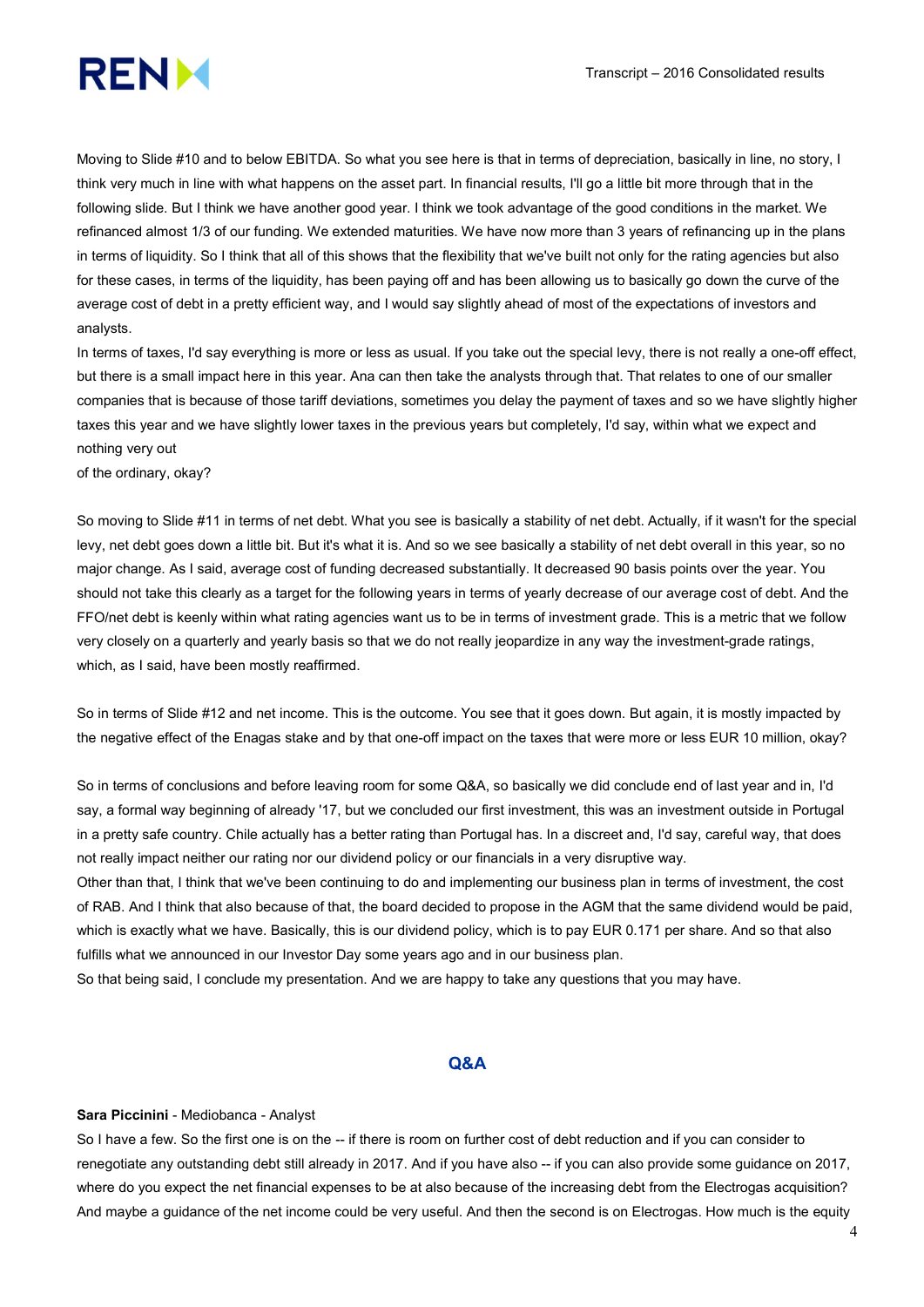

contribution that we could expect? There is EUR 3 million reasonable assumption, so 3% EPS accretion from 2017. And on international expansion, are you still considering the international opportunities abroad or in Portugal as the press was mentioning possible interest in Portgas? Just want to know in general if you would consider to raise equity to finance these eventual acquisitions. And then finally, if you can you remind us the parameters that the rating agencies are using to maintain the investment-grade in terms of FFO to net debt and maybe net debt to RAB.

#### Gonçalo Morais Soares

Okay, thank you. So in terms of cost of guidance, and I think we don't give any specific guidance as you know. What I can tell you is that since part of the refinancing was not done in a full-year mode, even if you only compute the debt that we refinanced last year, and that was not 12 months with that cost in that year, you would expect that we'll have some kind of positive impact on the average cost of debt this year. Since we anticipated a lot, we do have not a lot to refinance this year, even with the Electrogas acquisition. So we don't really need to refinance anything, and we could do that at the end of the year, which would not have an impact this year. So I think you can expect some kind of decrease of the cost of debt but clearly less than what we have in this year. In terms of the guidance that you asked about net income, yes, those EUR 3 million are what I think actually Ana already told you. This is more or less what we expect in terms of impact in terms of net income. In terms of net debt, it's around EUR

167 million, if you want the precise number, so around EUR 170 million. So that's the small impact that you see in our accounts since this is a minority holding. Rodrigo will take the question asked about. Just to clarify the one about the rating agencies, the metric basically that they've set in terms of the FFO/net debt is around 10%, okay? So actually, we have some slack, which is what we want. So we try to be always a little bit above, so around 11% to 12%. That's what we strive for, to have a little bit leeway. Rodrigo?

#### Rodrigo Costa

On your question about investments, future, if we have any overall comment or specific comment. I would say what we always say, we do not make specific comments besides the fact that we follow a strategy. We are very committed to that strategy. Everything you can see that we have done so far fits there and follows the strategic plan, which is a lot of focus on the operations, finance discipline and for business development, very stable countries, low-risk assets, predictable revenues. And that's all we will say about this today, like every other call we did.

#### Fernando Garcia - Lazarus - Analyst

It's Fernando Garcia from Lazarus. I have 4 questions. You were commenting that funds from operations/net debt will be around 10%. But your guidance for 2018 is, I mean, better than that. I don't know if you'll stick still to your guidance that you presented in 2015. Second question as well in terms of debt, you are reducing the level of variable debt in the last year, in 2016. I wanted to know if this trend is going to continue. And what mix of variable versus fixed rates do you target in the future? Third question, there was a question before as well on that. But in the Portuguese press, it was rumored that you were a likely bidder for Portgas. If you could confirm this or not about that you are going to bid for this asset. And fourth question, I think that this is not a specific thing for REN and doesn't have any impact. But do you still think that REN takes part in the technical calculation of the final review of the CMECs in Portugal this year? Please, could you help us know on this, how this process is done and a little bit of time frame when this will be finished?

#### Gonçalo Morais Soares

Thank you, Fernando. So let me just clarify one thing, relating to the FFO/net debt, the 10% is not a guidance. And the 10% that I was saying is that the limit that is set, okay? What you see, that we've always been above that. So we don't give guidance for FFO/net debt. But of course, you should expect that this should be at least 11%, but we don't give guidance to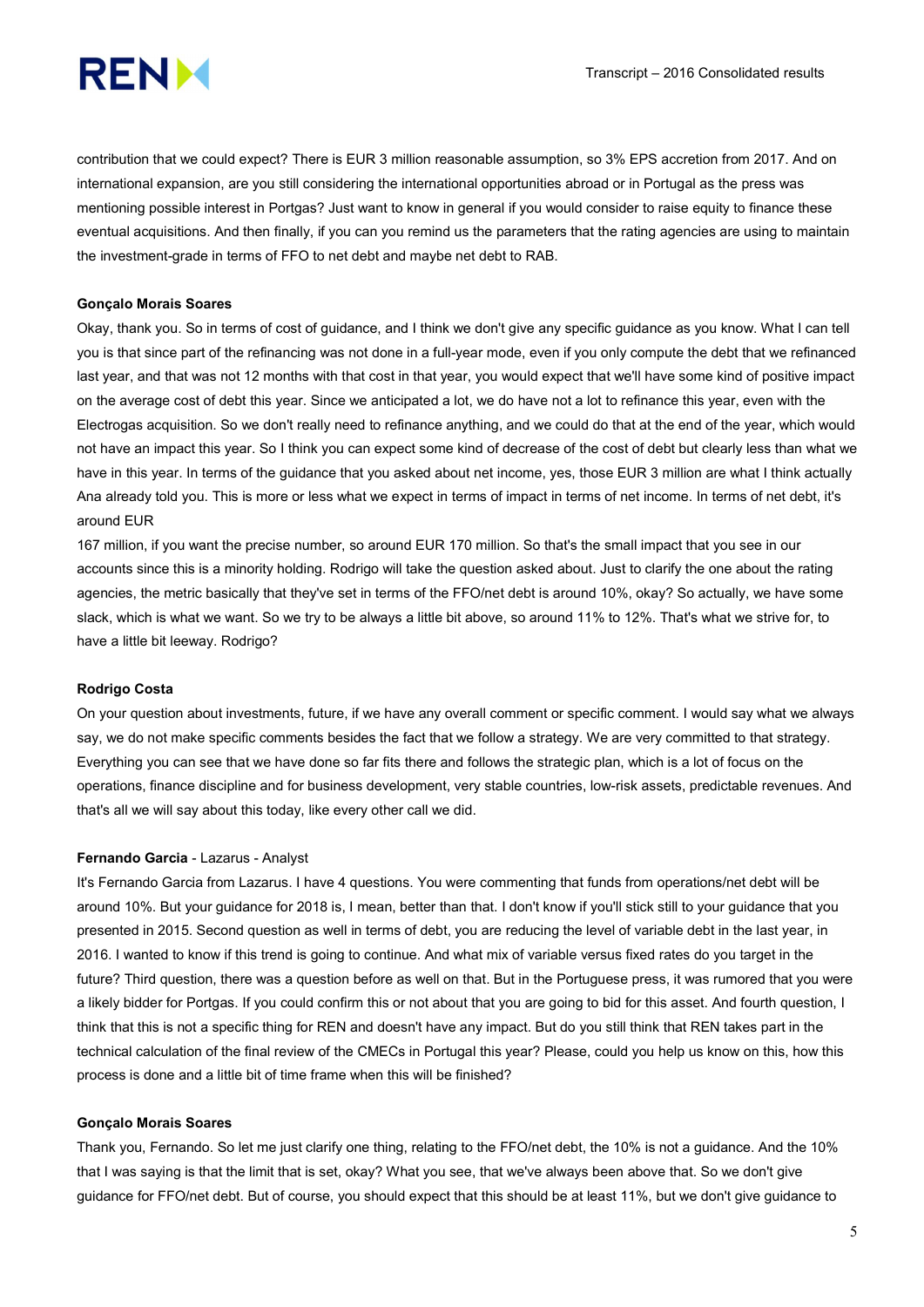

this. What we said is that this is the limit, and so we like to have some buffer, okay? In terms of what you also asked about the variable, fixed. So this is a change that we've made. And so it's not that we are changing anything but just because of the dynamic of the refinancing. During this year, it still should increase. It was something that we already decided. But the yearend is at around 64% fixed. Perhaps it's going to be 69% or set so. It can increase a little bit but not a lot. So you may see that increase a little bit but not a lot. So between 65% to 70% is probably what you should expect.

#### Rodrigo Costa

It seems that for me today it's the role of the no comment commentator because I'm going to take all the non-comment answers. On the first one, I said -- I just can repeat what I just said, we never make any comments about future besides what is public and the framework we operate in and we will not leave that. On the second question you made, we also -- I also have to apologize that we cannot comment on the role we have in our obligations with the regulators. This is something that -- we are not allowed to make any comments, references to term of the missions we have. It doesn't mean they are small or big, important or less important, but that's it.

#### Fraser Andrew McLaren - BofA Merrill Lynch, Research Division - Director

I have 2 questions. First is regarding Electrogas. And at the time you announced the acquisition, you spoke about the possibility of there being some growth potential further down the line. Just wondering if you have any more visibility on those expansion options at the moment and the like of timing. And then it would be remiss to ask if there was any update, please, on the ongoing future of the levy, please.

#### Gonçalo Morais Soares

Okay. So on the first question on Electrogas, the growth comes from several avenues. One of them is that, for instance, there is now an expansion of the terminal of the GNL terminal called Quintero that will also expand the revenues of the company itself. Secondly, Santiago, in particular, still has low penetration rates of natural gas. Those are also expected to grow in the coming year. So that's the little bit of growth that you'd see. So when I said to -- I think it was Sara that asked first what was the impact. And I said that this year, it will be EUR 3 million. Of course, this is not going to explode overnight. But you should expect that even maintaining the stake exactly as we have now, that it should increase with time as the business goes and as the debt is paid down. So I think those 2 impacts would lead us to have a slightly higher and progressive impact on the net income line coming from Electrogas. João can give a little bit more color on this and I'm sure that Ana can also give you. But I'd say that these are

the main reasons behind it, okay?

#### Rodrigo Costa

On the levy, the process is moving. As we said before, it's quite a complex and slow nature process. We do not have an update to do at this moment since this is going through the normal situation. As we said before a few times, this is a situation where we keep our position, we maintain our position. We decided to pay because, otherwise, we would be always talking about provisions and risks. And we decided it was better – even financially for us, it was better to just pay and keep paying it. That's what we're still planning to do. At the same time, we keep challenging the measure, but we know it will take time. And as soon as we will have more news and they will be public and we'll be able to discuss them. But for the moment, we don't have anything else we can share. And it's not clear what are the plans of the government. Yesterday, we had the opportunity to speak about this. And we just hope that the value is going to decrease. But in any scenario, I believe this will be good news for us on the long term.

Nelson Rei Bernardino - Haitong Bank S.A., Research Division - Equity Research Analyst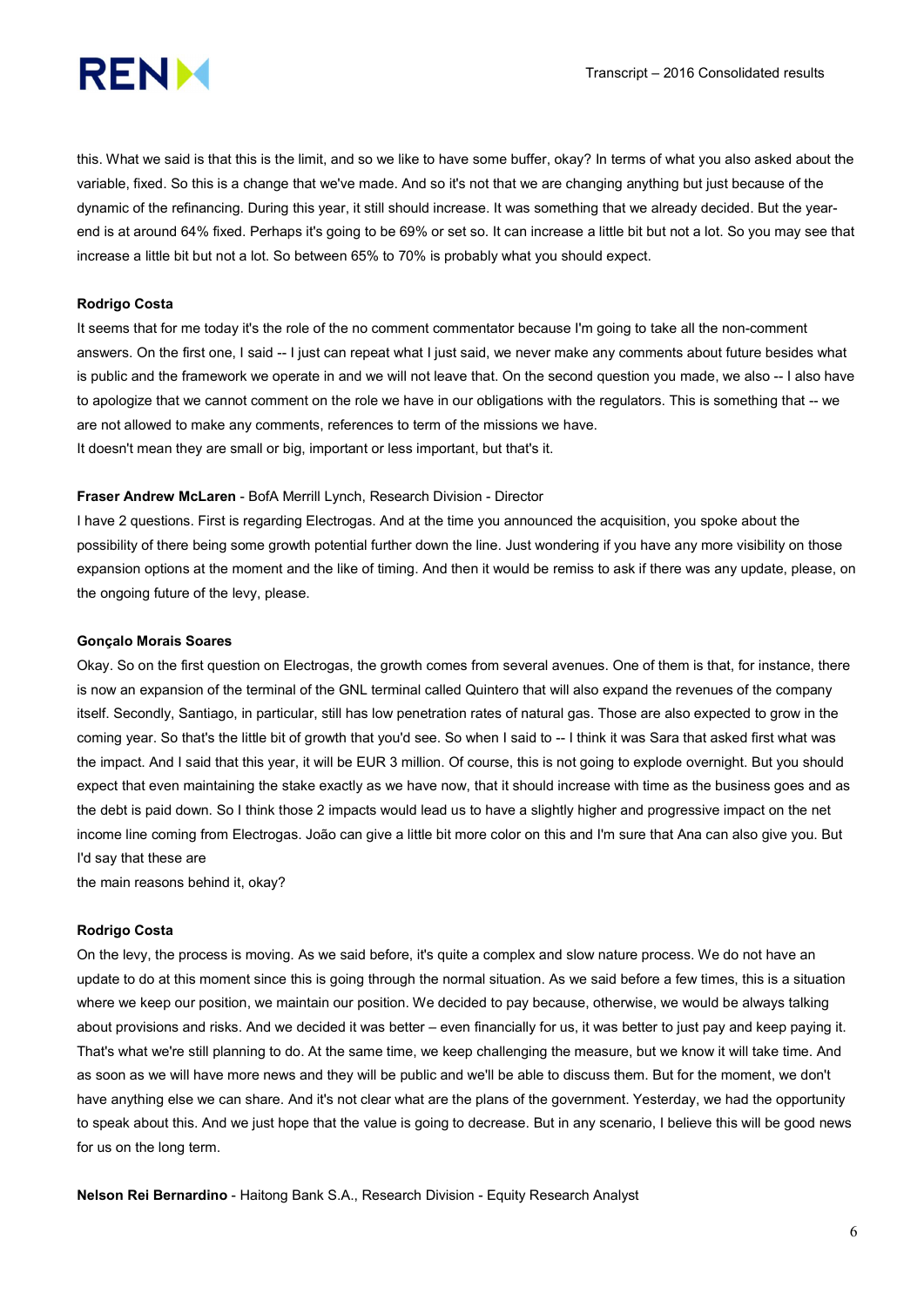

Just a very quick question from my side. There's been a lot of reports on the Portuguese press about interest about new solar PV installations in the south of Portugal. Will this require new investments by REN to accommodate these installations?

#### Rodrigo Costa

The solar PV -- the solar projects for the Portuguese government at this point are very, very important. Every time we hear any communication, we read any communication from the government on energy, they talk about that. They say the license -- they already licensed roughly 300 megawatts.

They have request for another 2,000 megawatts. I heard that number today directly from a government official. And we know that will imply a couple of new projects for us. Maybe, João, you want to comment what kind of projects that can happen, what do you see if they go ahead with those projects?

#### João Conceição

Sure. Thanks, Rodrigo. Well, depending, of course, on the capacity that the government licensed. From picking up what Rodrigo has just said, for these volumes of new capacity, we will most likely need to reinforce the overhead lines in the south of Portugal. We're speaking about roughly between EUR 30 million to EUR 40 million of investment specifically for these reinforcements in terms of overhead lines and some upgrades in our substations in the south of the country.

#### Rodrigo Costa

And just taking this opportunity to also to talk about the fact that the reason why we always said it was important to find some growth outsider Portugal would be exactly to make sure we can create some compensation for the lack of growth of investments in Portugal. Nevertheless, we believe this is a big priority again from the government. The government understands. They fully understand what João just said, meaning new capacity, we need to adapt to that capacity. And nobody probably will argue that it's mandatory.

Nelson Rei Bernardino - Haitong Bank S.A., Research Division - Equity Research Analyst

Sure. Just one more follow-up question, do you have any comments about this proposal by the Left Bloc about them taking back the control of the system operation from REN?

#### Rodrigo Costa

Well, my comments yesterday are very public. What we took yesterday the opportunity when we had our press conference on the annual results, we had a lot of journalists. They asked a lot of questions specifically about our position versus what they are announcing. We believe that this proposal makes no sense. It's a proposal that -- it's about ideology, not about any concern that anybody has with us. REN is an outstanding company. We're delivering an outstanding service at a very correct cost. They also mentioned a question of national sovereign in terms of who makes the decisions, who makes the calls, who decides the investments. I think we're also able to make it very clear that this is a very, very, very supervised activity. It's the regulator who decides how much money we make. It's the regulator, together with the Ministry of Energy, who decides what kind of projects we can do and we cannot do. At this moment also, they included another step on the process for approval, which is we go to the

parliament now to talk about our investments, our maintenance costs, et cetera. That is an incredible opportunity for us also to tell people what we do, why we do it, in fact, why we do it so well. We compare very well with any other TSO in Europe. If you look to our metrics, if you look to the items, statistics quickly, you can understand that REN is a very efficient company, especially if you consider the size of the country because we have to do everything the big guys have to do, but of course, for a smaller country. And this could go against our efficiency. And I think we have a great line of defense in this topic. For sure,